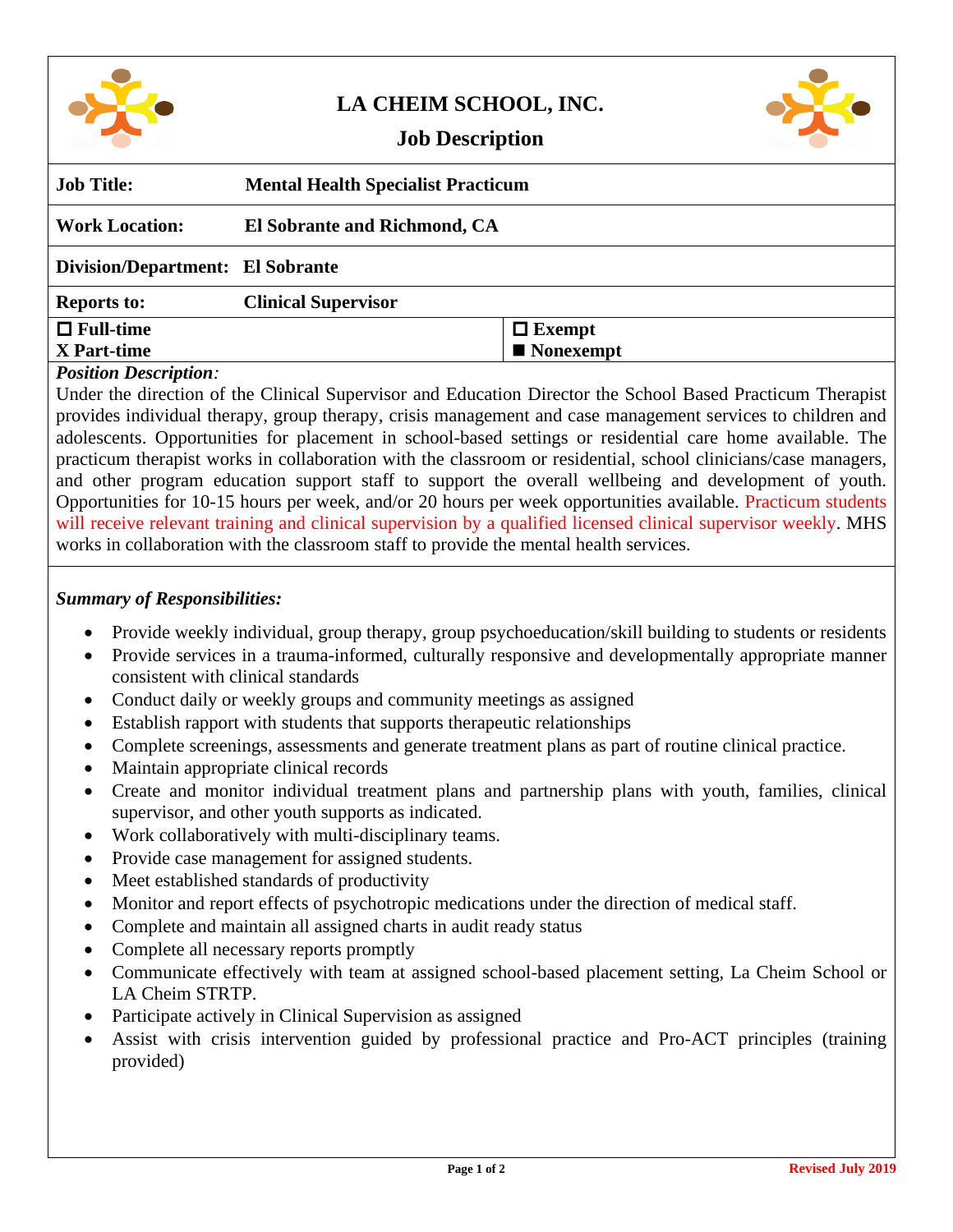### *Additional Responsibilities:*

- Provide consultation to classroom staff, assist in establishing behavior expectations.
- Interact with students across the milieu as appropriate
- Respond effectively in crisis situations
- Lead and attend team and staff meetings and trainings as scheduled
- Facilitate conferences between students and staff to enhance student participation
- Attend IEP meetings as scheduled.
- Maintain professional behavior in all interactions with students, parents, and staff.
- Other duties may be required as La Cheim continues its development.
- Employees are expected to be flexible and responsive to changes in the scope of duties.

### *Requirements:*

- Student in good standing in Master Level Practicum Program: MFT, MSW
- Valid California Driver's License
- Clearances of TB test, physical exam, FBI and DOJ, and other mandatory State/Federal requirements.
- Excellent written and verbal communication skills
- Ability to write and implement Behavior Treatment Plan
- Ability to effectively document provided services Ability to work in a fast-paced environment
- Must be a team player

### *Physical Requirements:*

#### *The following is the extent of the specific activity required for this position:*

- *Stairs – climbing stairs up to 50-100 – up to 2-4 hours, not continuously*
- *Sitting – up to 2 hours, not continuously; standing – up to 4 hours, not continuously*
- *Walking – up to 2 hours, not continuously; bending over – up to 1 hour, not continuously*
- *Crawling – up to 0 hours; climbing – up to 0 hours, reaching overhead – up to a few minutes*
- *Crouching – up to ½ hour, not continuously; kneeling – up to a few minutes*
- *Balancing – up to 0 hours; pushing or pulling – up to a few minutes*
- *Lifting or carrying – 25 pounds or less; repetitive use of feet – up to 0 hours*
- *Repetitive use of hands – up to 0 hours*
- *Grasping – with one or both, simple and firm, for up to 1 hour, not continuously*
- *Fine dexterity - either hand up to 1 hour, not continuously Auditory and visual acuity – 8 hours within normal limits and may be with glasses, contact lenses or hearing aids.*
- *Driving cars and vans; Exposure to uneven concrete and blacktop*
- *Exposure to normal dust, heat, and noise*
- *Exposure to emotionally disturbed students who may be physically and verbally violent and require safe physical management*
- *Frequent exposure to office equipment.*

### *Equal Opportunity Employer*

La Cheim School, Inc. is committed to diversity in its programming and in creating a staff reflective of the populations of the San Francisco Bay Area, and will not discriminate against applicants, employees, or unpaid veterans. We encourage and actively recruit applicants representing diversity of race, color, age, sex, race, religion, national origin, sex/gender expression and physical ability.